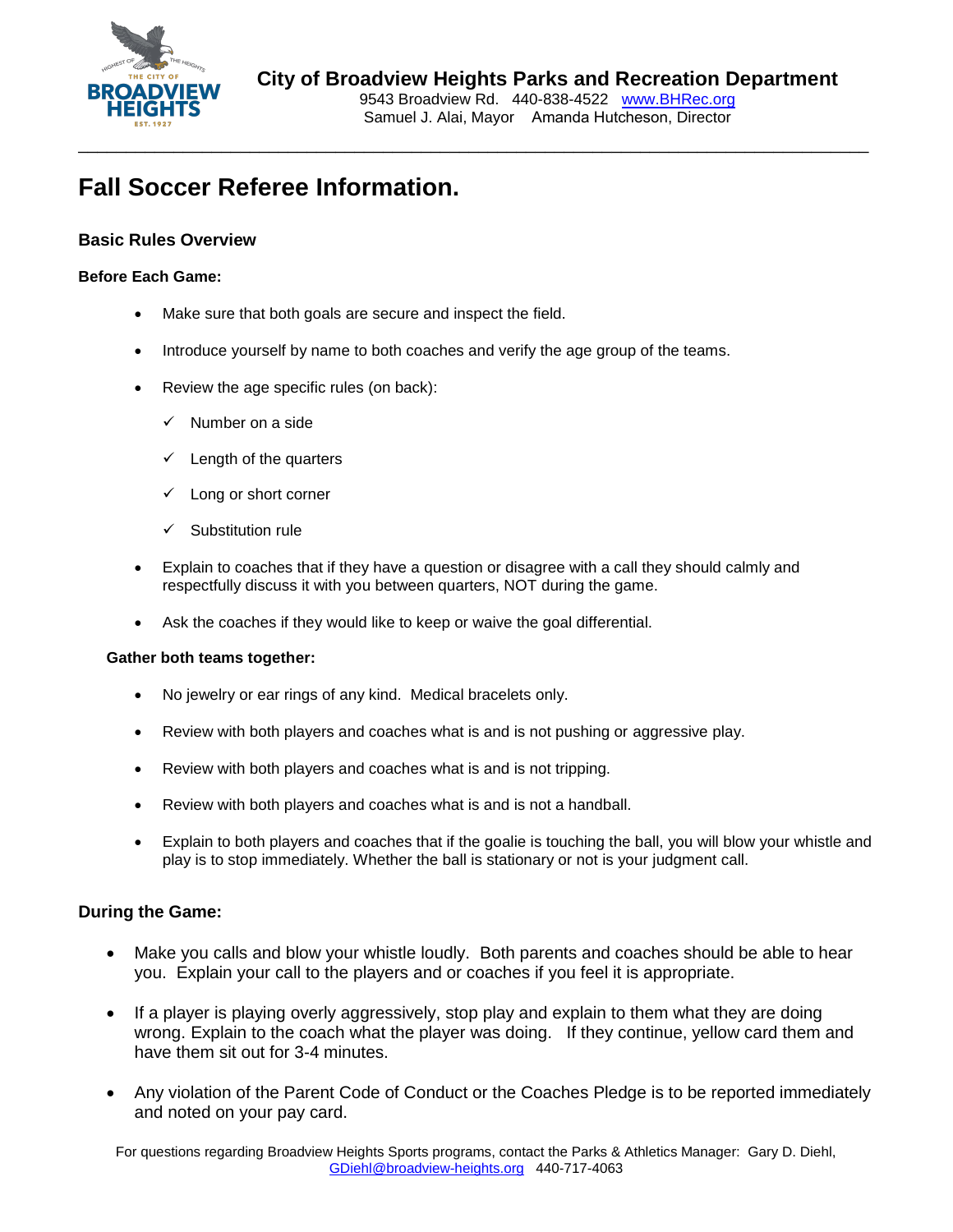

## **City of Broadview Heights Parks and Recreation Department**

9543 Broadview Rd. 440-838-4522 www.BHRec.org Samuel J. Alai, Mayor Amanda Hutcheson, Director

# **Age Specific Rules**

### **U8 In House Games**

- $-6v6$
- 4 x 12 minute quarters. 3 minutes rest between quarters. 5 minutes at halftime.
- No Off Sides but no "cherry picking" either. Point out to players they cannot "cherry pick" and explain to the coaches.
- Throw Ins but they don't have to be perfect. Teach them how to do it and give them two chances.
- All kicks are indirect except penalty kicks.
- Penalty kicks will **only** be taken if a player commits a foul to prevent a goal. eg: picking up the ball.
- Corner kicks are taken from **the long corner**
- Free substitutions by both sides on throw-ins, goal kicks and after goals.
- When the goalie is touching the ball with any part of his or her body, the ball is dead and cannot be kicked.
- No jewelry or earrings of any kind

## **U10 Suburban Games**

- 8 v 8
- **4 x 12 minute quarter with 3 minutes rest between quarters. 5 minutes at halftime.**
- Goal differential is in effect unless waived by both coaches.
- Off Sides is in effect
- No do over's on throw ins. Throw ins must be performed correctly.
- Corner kicks are taken from the **short corner** (the intersection of the penalty box and the goal line.
- The ball is in possession of the goalie when any part of the goalies body is touching a **stationary** ball. However, err on the side of caution.
- Substitutions can only be made after a goal, prior to a goal kick, for an injury but only 1 for 1, and by the team in possession of the ball at a throw in. Team NOT in possession can only substitute if the team in possession substitutes.
- No jewelry or earrings of any kind

## **U12 and U14 Suburban Games**

- $-6v6$
- **4 x 15 minute quarters**
- Goal differential is in effect unless waived by both coaches.
- Off Sides is in effect
- No do over's on throw ins. Throw ins must be performed correctly.
- Corner kicks are taken from **the long corner**
- The ball is in possession of the goalie when any part of the goalies body is touching a **stationary** ball. However, err on the side of caution.
- Substitutions can only be made after a goal, prior to a goal kick, for an injury but only 1 for 1, and by the team in possession of the ball at a throw in. Team NOT in possession can only substitute if the team in possession substitutes.
- No jewelry or earrings of any kind